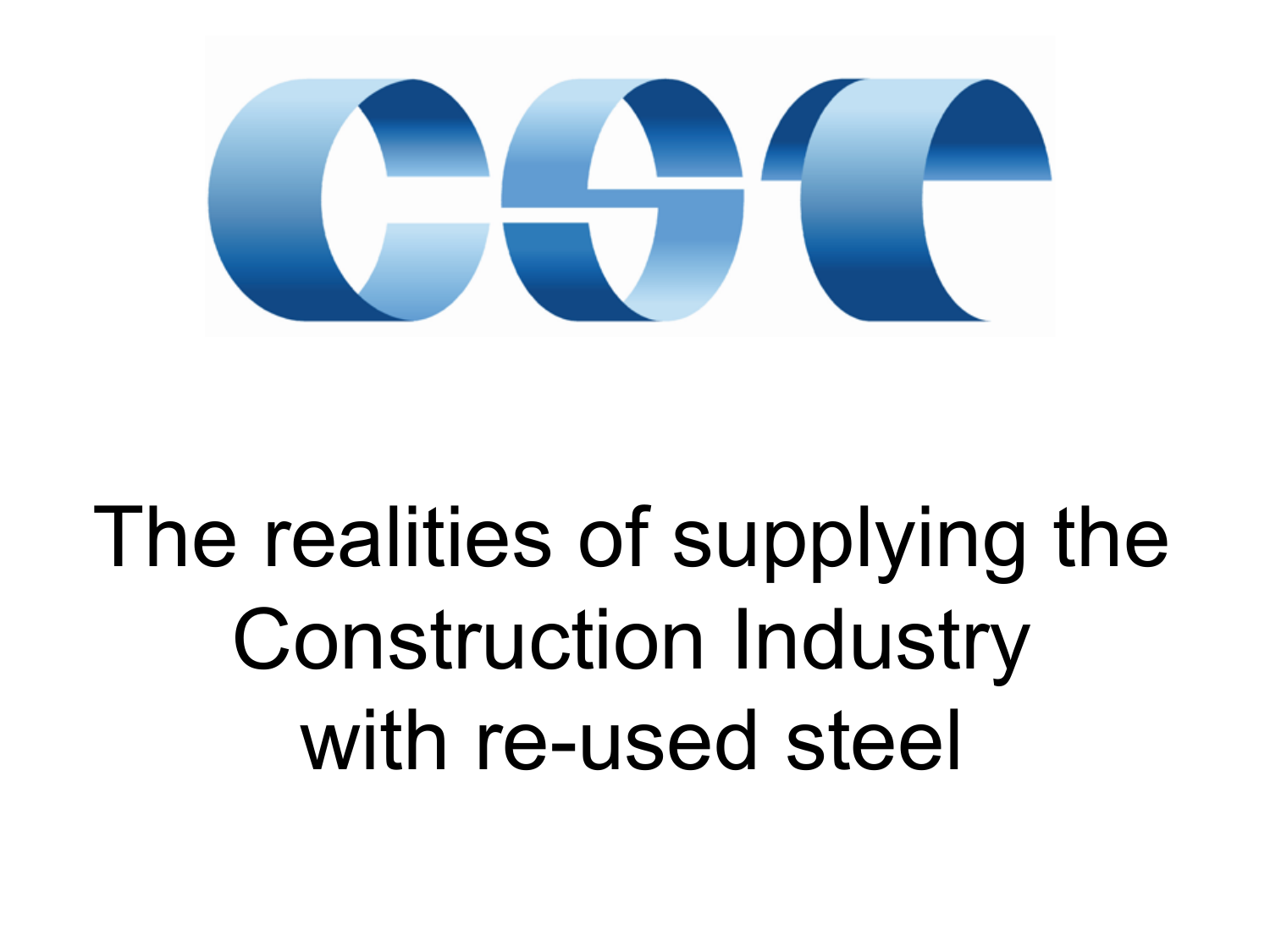

# **Opportunities**  & **Threats**



INTRODUCTION

- $\Box$  We specialise in the reuse of oil pipe and mill surplus and down grades
- $\Box$  Quality has ramped up dramatically in 20 years
- $\Box$  Surpluses are significant 36000T on one contract
- $\Box$  Sizes are bespoke so keeping it can be a long job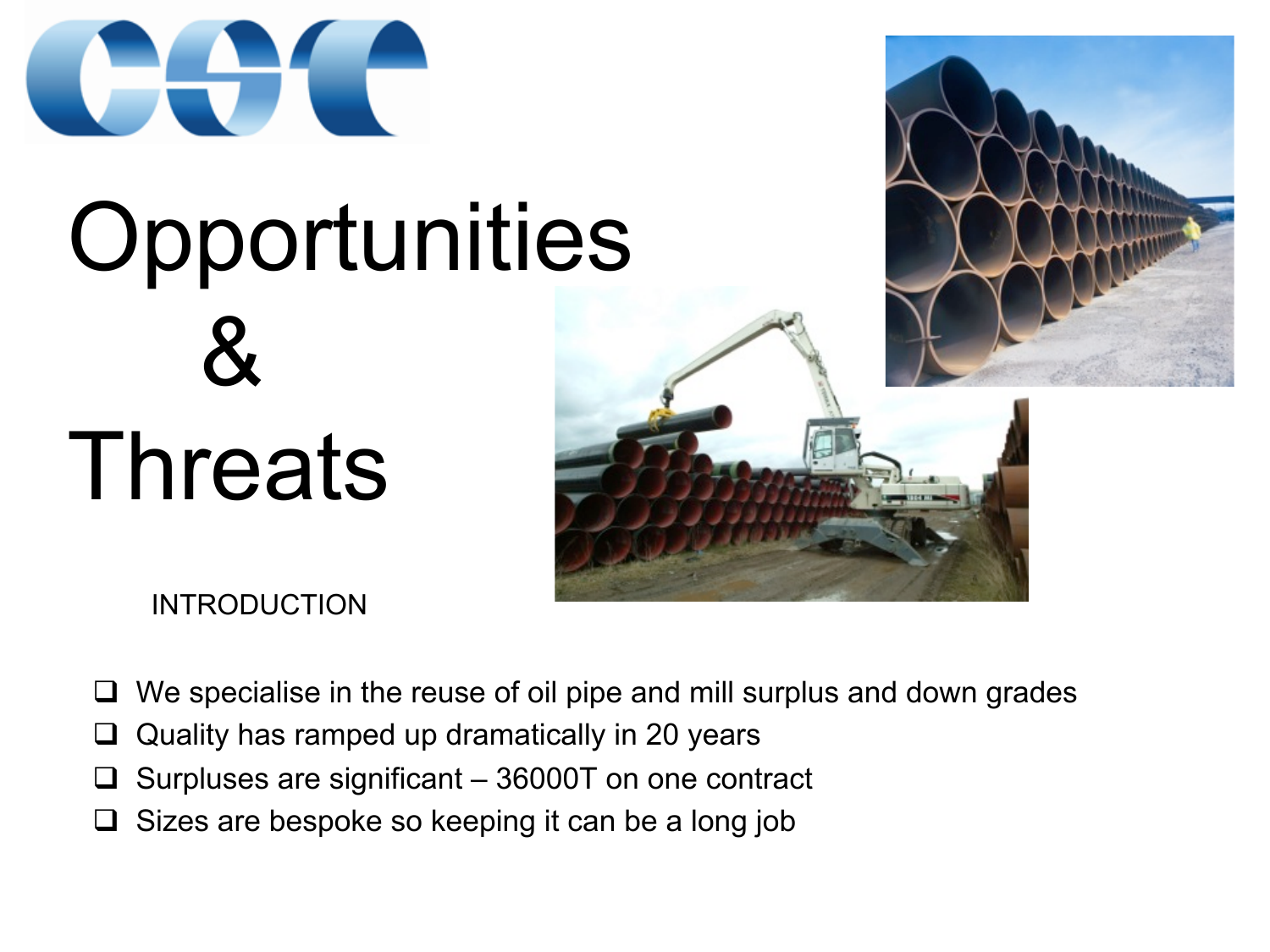

## Reducing Costs

- Starting price is scrap top line is new so real opportunity
- Scrap is volatile  $-E16/T \rightarrow E240/T$  in recent times
	- £80/T  $\rightarrow$  £145/T in 4 months this year
- Double edged sword scrap dictates section prices
	- low scrap => more incentive to get better return
	- But low scrap => lower new prices
		- high scrap => no need to chase better return

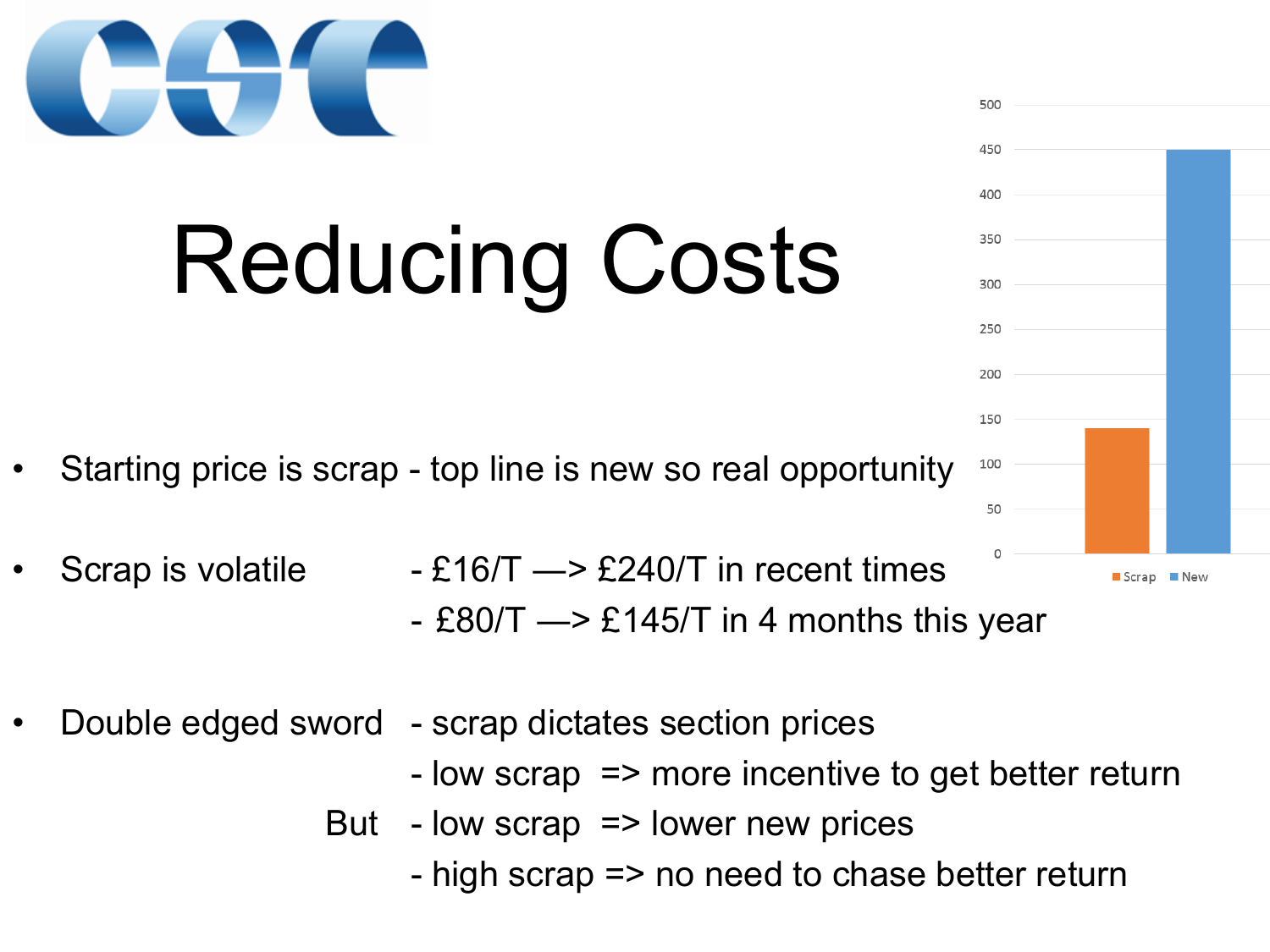

### Reducing Carbon

Reuse is almost 100% carbon saving vs New

vs Recycling

In our case also recycle coatings



Coated materials disliked by scrapman so we help market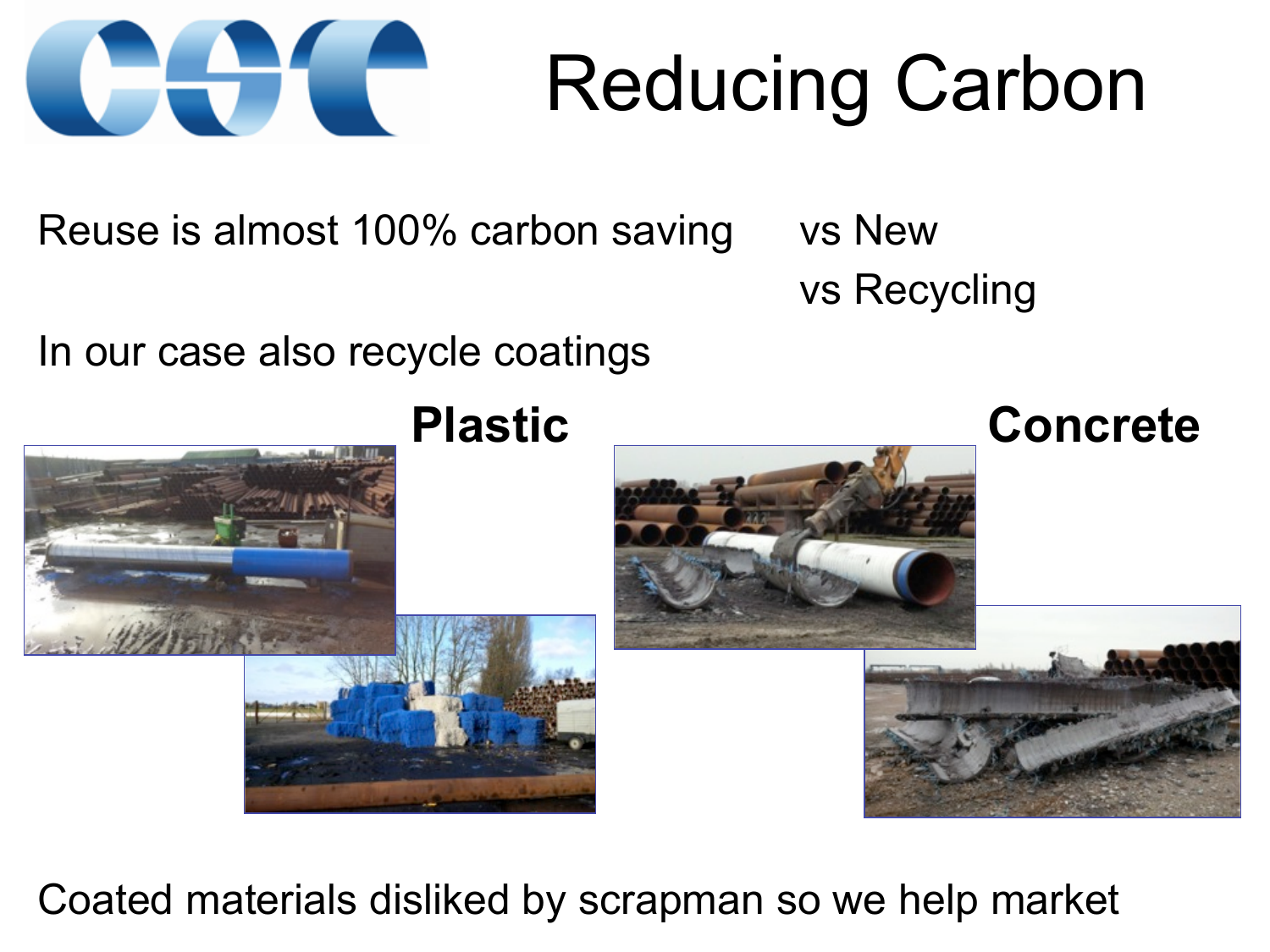

#### THREATS

 $\bullet$ 

"**Marketing"** Ever increasing grades

Global players – market control

Specifiers guides – all prime, new grades

 $\bullet$ "**Scrap**" **reputation** Dodgy/dishonest

Poor quality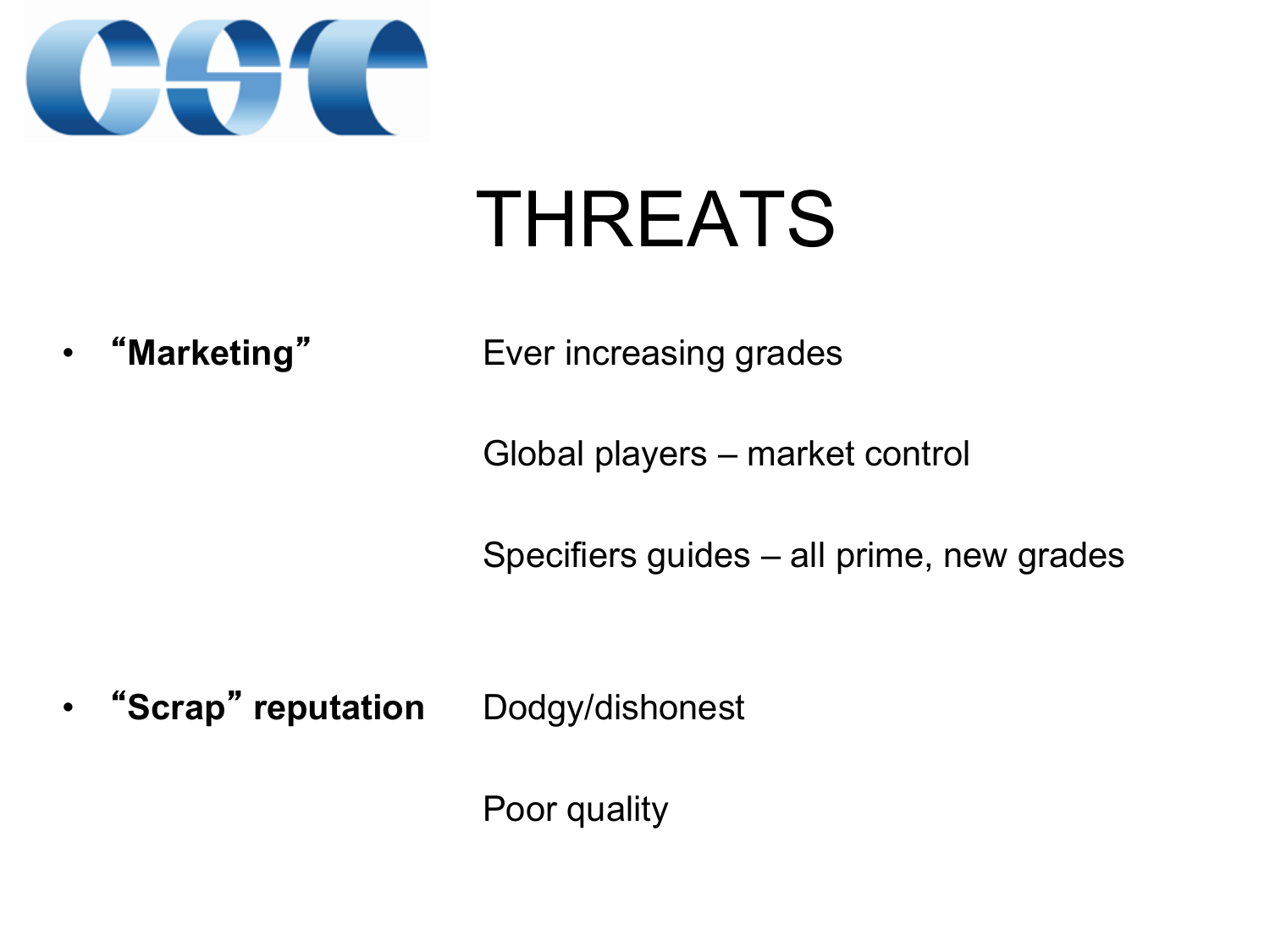

### REGULATION E.U.

- CE & Constructions Regs
- Totally prescriptive
- Reuse speculated but not enacted



• Green Regs & Targets